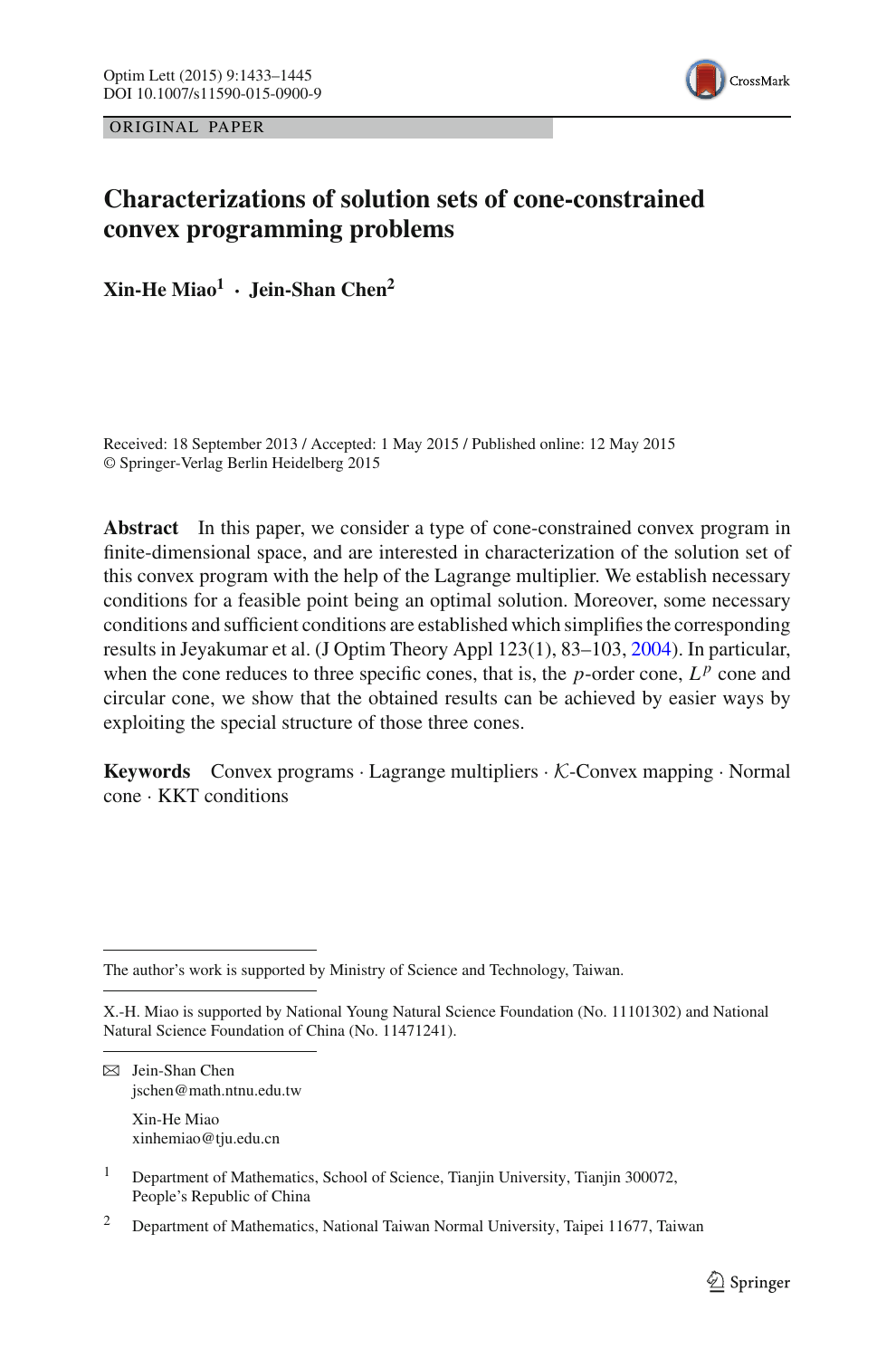## **1 Introduction**

<span id="page-1-0"></span>Consider the cone-constrained convex programming problem as follows:

$$
\min_{\mathbf{S} \in \mathcal{X}} f(\mathbf{x})
$$
\n
$$
\text{s.t.} \quad A\mathbf{x} = b, \\
-g(\mathbf{x}) \in \mathcal{K},
$$
\n
$$
(1)
$$

where  $A \in \mathbb{R}^{m \times n}$ ,  $b \in \mathbb{R}^m$ , K is a closed convex cone in  $\mathbb{R}^r$ ,  $f : \mathbb{R}^n \to \mathbb{R}$  is a convex function, and  $g : \mathbb{R}^n \to \mathbb{R}^r$  is a continuous *K*-convex mapping which means for every  $x, y \in \mathbb{R}^n$  and each  $t \in [0, 1]$ ,

$$
tg(x) + (1-t)g(y) - g(tx + (1-t)y) \in \mathcal{K}.
$$

One important issue for such optimization problem is to characterize the solution set which is also a fundamental topic for many mathematical programming problems.With the help of the characterization of the solution set, we will have a deeper understanding for several important optimization problems including bi-level programming, goal programming and multiple objective programming, and so on. Moreover, it is also essential for understanding the behavior of solution methods for solving mathematical programming problems, see  $[3,8,13,14]$  $[3,8,13,14]$  $[3,8,13,14]$  $[3,8,13,14]$  $[3,8,13,14]$  $[3,8,13,14]$ . This is the main motivation to investigate characterizations of the solution set of optimization problems.

In [\[14](#page-12-2)], Mangasarian provides a characterization of the solution set of a convex programming problem with differentiable functions. Subsequently, Burke and Ferris [\[3](#page-11-0)] present another more specific characterization for the solution set. Recently, char-acterizations of the solution set of problem [\(1\)](#page-1-0) where  $g = 0$  and f is pseudolinear have been presented in [\[13\]](#page-12-1). Jeyakumar et al. [\[11](#page-12-0)] describe characterizations of the solution set of a general cone-constrained convex programming problem. Wu and Wu [\[16](#page-12-3)] characterize the solution set of a general convex program on a normed vector space.

For the problem [\(1\)](#page-1-0), the purpose of this paper is to characterize its solution set (see Theorem [3.3\)](#page-8-0) which simplifies the conclusions in [\[11](#page-12-0)]. Moreover, when  $K$  reduces to *p*-order cone,  $L^p$  cone or circular cone, the obtained characterizations can be reached by other ways via exploiting the special structures of these three specific cones.

Finally, we say a few words about notations which will be used in this paper. Let R denote the space of real numbers,  $R_+(R_{++})$  denote the set consisting of the nonnegative (positive) reals, and R*<sup>n</sup>* mean the *n*-dimensional real vector space. For the set  $K \subseteq \mathbb{R}^n$ , int *K* denotes the interior of the set *K* and  $\partial K$  denotes the boundary of *K*. Moreover, we write  $\mathbb{B}(x, \varepsilon)$  to mean the open sphere with center  $x \in \mathbb{R}^n$  and radius  $\varepsilon > 0$ . For the function  $f : \mathbb{R}^n \to \mathbb{R}$ , the convex subdifferential of the function *f* at *x* ∈  $\mathbb{R}^n$  is denoted by  $\partial f(x)$ . We denote by  $||x||$  the 2-norm of *x* which induced by the inner product  $\langle \cdot, \cdot \rangle$ , i.e.,  $||x|| = \sqrt{\langle x, x \rangle}$ , where  $\langle x, y \rangle$  means the inner product of *x* and *y*. We use  $||x||_p$  to mean the *p*-norm of *x* with  $1 \leq p < \infty$  which is defined as  $||x||_p = (\sum_{i=1}^n |x_i|^p)^{\frac{1}{p}}$  for any  $x := (x_1, x_2, ..., x_n)^T \in \mathbb{R}^n$ .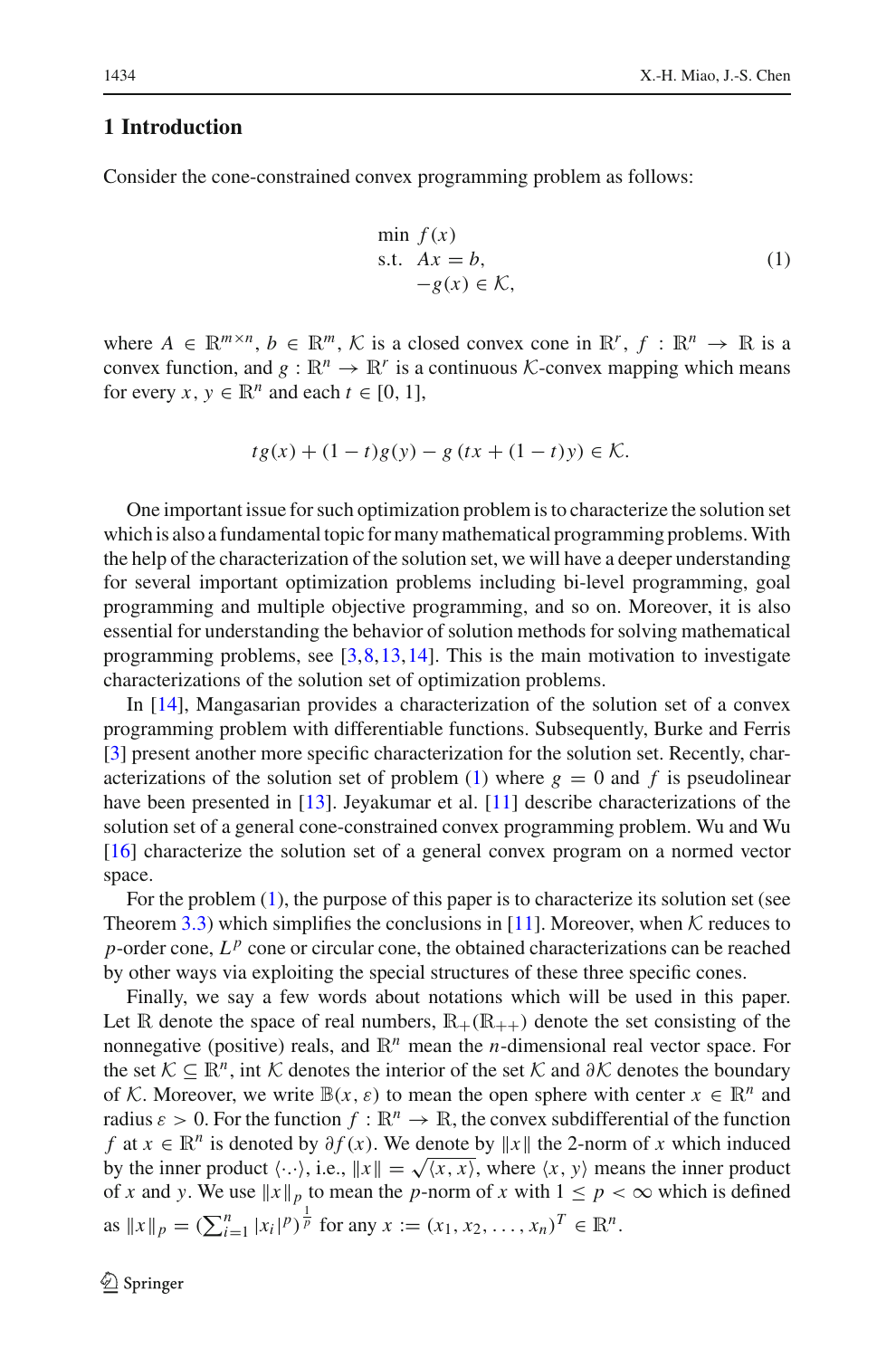## **2 Preliminaries**

In this section, we briefly review some basic concepts and background materials about three specific closed convex cones, which will be extensively used in subsequent analysis. More details can be found in  $[6,9,10,17]$  $[6,9,10,17]$  $[6,9,10,17]$  $[6,9,10,17]$  $[6,9,10,17]$ .

For problem [\(1\)](#page-1-0), let *F* and *S* be the feasible set and the solution set, respectively, that is,

$$
F := \{ x \in \mathbb{R}^n \mid Ax = b, \ -g(x) \in \mathcal{K} \}
$$

and

$$
S := \{ x \in F \mid f(x) \le f(y), \ \forall y \in F \}.
$$

The subdifferential of the function *f* at *x* is defined as

$$
\partial f(x) := \left\{ \xi \in \mathbb{R}^n \mid f(y) - f(x) \ge \langle \xi, y - x \rangle, \ \forall y \in \mathbb{R}^n \right\}.
$$

If *C* is a convex set, the normal cone  $\mathcal{N}_C(x)$  of *C* at  $x \in C$  is defined by

$$
\mathcal{N}_C(x) := \left\{ \xi \in \mathbb{R}^n \mid \langle \xi, y - x \rangle \le 0, \ \forall y \in C \right\}.
$$

It is well known that the subdifferential of the indicator function associated with the convex set *C* at  $x \in C$  is the normal cone  $\mathcal{N}_C(x)$ . Moreover, if the convex set *C* is the special convex set  $C = \{x \in \mathbb{R}^n \mid Ax = b\}$ , it is easy to verify that, for any  $x \in C$ , the normal cone  $\mathcal{N}_C(x)$  of C at *x* is

$$
\mathcal{N}_C(x) = \left\{ A^T y \mid y \in \mathbb{R}^m \right\}.
$$

In other words, the normal cone  $\mathcal{N}_C(x)$  is the range space of  $A^T$ .

From the convexity of the function *f* , we know that the function *f* is continuous. Since *g* is a continuous *K*-convex mapping again, it follows that the problem [\(1\)](#page-1-0) is a convex optimization problem. If problem [\(1\)](#page-1-0) satisfies the Slater condition [\[12](#page-12-7)], that is, there exists  $\bar{x} \in \mathbb{R}^n$  such that  $A\bar{x} = b$  and  $-g(\bar{x}) \in \text{int } \mathcal{K}$ , it is known that  $a \in S$ if and only if the element *a* satisfies the KKT conditions, i.e.,  $a \in F$  and there exists a Lagrange multiplier  $\lambda_a \in \mathbb{R}^r$  such that

$$
0 \in \partial f(a) + \partial \left(\lambda_a^T g\right)(a) + \left\{A^T y \mid y \in \mathbb{R}^m\right\}, \ \ \lambda_a \in \mathcal{K}^* \ \ \text{and} \ \ \lambda_a^T g(a) = 0,
$$

where  $K^*$  denotes the dual cone of  $K$  given by

$$
\mathcal{K}^* = \{ z \in \mathbb{R}^r \mid \langle z, x \rangle \geq 0, \ \forall x \in \mathcal{K} \}.
$$

For problem [\(1\)](#page-1-0), we shall assume throughout that the solution set *S* is nonempty. Let  $a \in S$ . By above analysis, there exists the corresponding Lagrange multiplier  $\lambda_a$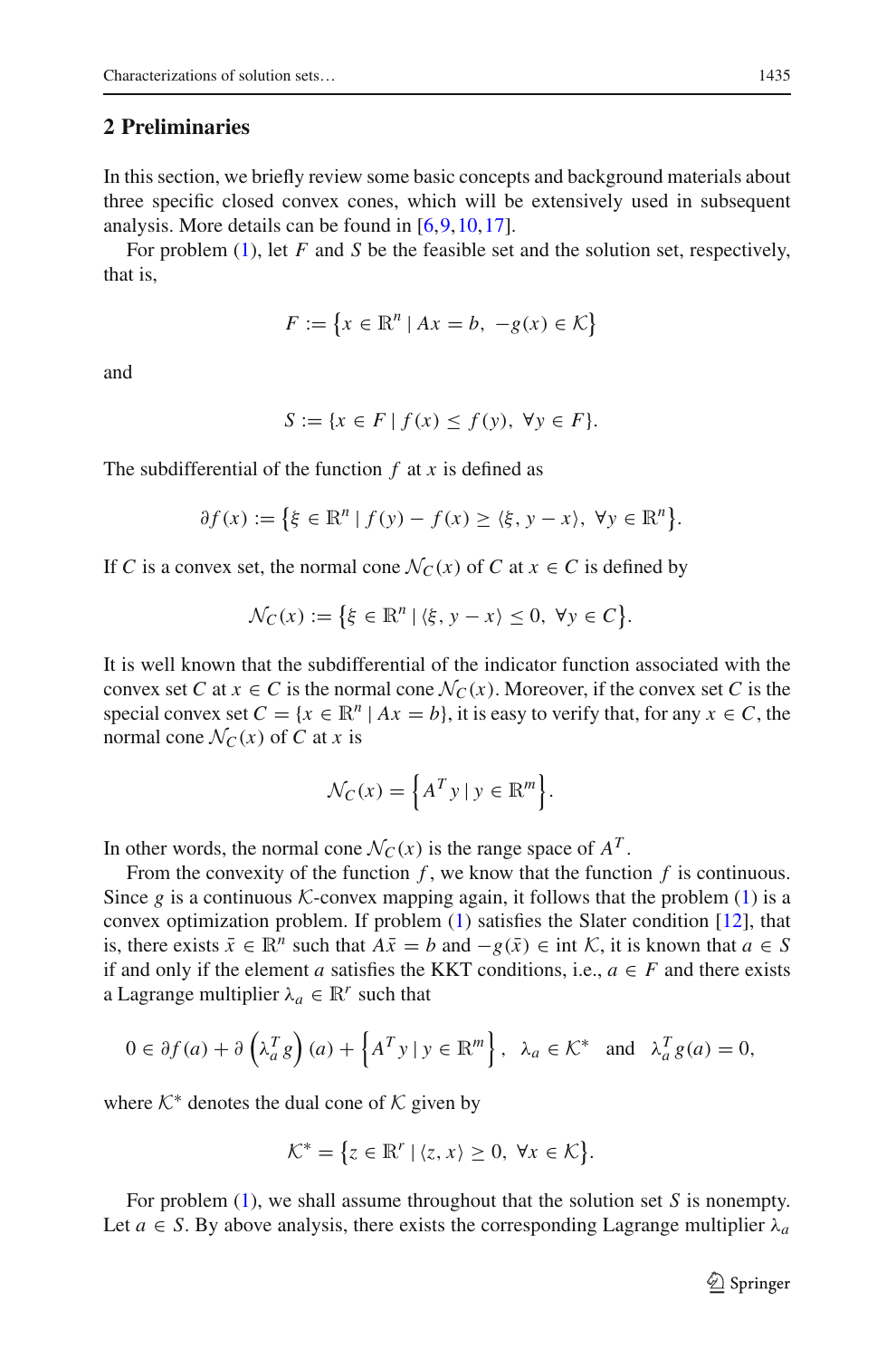such that  $(a, \lambda_a)$  satisfying the KKT conditions. More specifically, we consider the Lagrange function  $L_a(\cdot, \lambda_a): \mathbb{R}^n \to \mathbb{R}$  defined by

$$
L_a(x, \lambda_a) := f(x) + \lambda_a^T g(x) \text{ for all } x \in \mathbb{R}^n.
$$

From *f* being convex and *g* being *K*-convex, it follows that for all  $x, y \in \mathbb{R}^n$  and each  $\beta \in [0, 1]$ ,

$$
L_a (\beta x + (1 - \beta)y, \lambda_a) = f (\beta x + (1 - \beta)y) + \lambda_a^T g (\beta x + (1 - \beta)y)
$$
  
\n
$$
\leq \beta f(x) + (1 - \beta)f(y) + \beta \lambda_a^T g(x) + (1 - \beta)\lambda_a^T g(y)
$$
  
\n
$$
= \beta L_a(x, \lambda_a) + (1 - \beta)L_a(y, \lambda_a).
$$

This demonstrates that the function  $L_a(\cdot, \lambda_a)$  is also a convex function.

Next, we review the concepts of three specific closed convex cones and their dual cones.

**(1)** *p*-**order cone**, see [\[1\]](#page-11-3). It is a generalization of the second-order cone [\[4](#page-11-4),[5,](#page-11-5)[15\]](#page-12-8) and expressed as follows:

$$
\mathcal{K}_p := \left\{ x \in \mathbb{R}^n \, \middle| \, x_1 \ge \left( \sum_{i=2}^n |x_i|^p \right)^{\frac{1}{p}} \right\}, \ \ (1 < p < \infty).
$$

If we write  $x := (x_1, \bar{x}) \in \mathbb{R} \times \mathbb{R}^{(n-1)}$  with  $\bar{x} := (x_2, \dots, x_n)^T \in \mathbb{R}^{(n-1)}$ , the *p*-order cone  $K_p$  can be expressed as

$$
\mathcal{K}_p = \{ x \in \mathbb{R}^n \, | \, x_1 \geq \| \bar{x} \|_p \}, \ \ (1 < p < \infty).
$$

Indeed,  $K_p$  is a solid (i.e., int  $K_p \neq \emptyset$ ), closed and convex cone, and its dual cone is given by

$$
\mathcal{K}_p^* = \left\{ y \in \mathbb{R}^n \middle| y_1 \ge \left( \sum_{i=2}^n |y_i|^q \right)^{\frac{1}{q}} \right\}
$$

or equivalently

$$
\mathcal{K}_p^* = \left\{ y = (y_1, \bar{y}) \in \mathbb{R} \times \mathbb{R}^{(n-1)} \, | \, y_1 \ge ||\bar{y}||_q \right\} = \mathcal{K}_q,
$$

where *q* satisfies the condition  $q > 1$  and  $\frac{1}{p} + \frac{1}{q} = 1$ , and  $\bar{y} := (y_2, y_3, \dots, y_n)^T \in$  $\mathbb{R}^{(n-1)}$ . Note that the dual cone  $\mathcal{K}_p^*$  is also a convex cone.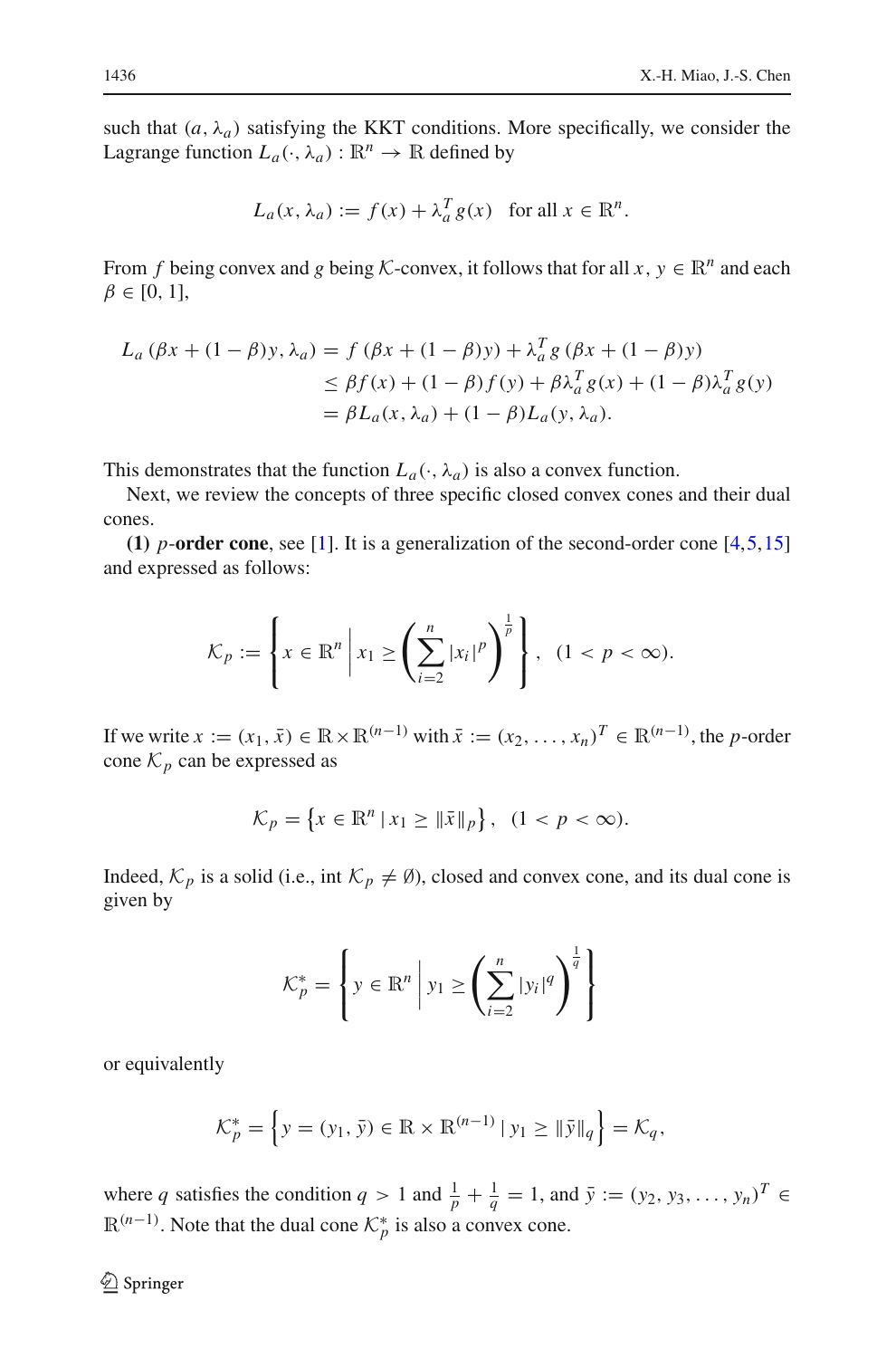**(2)**  $L^p$  **cone**, see [\[10](#page-12-5)]. Let  $n \in \mathbb{N}$  and  $p := (p_1, p_2, ..., p_n)^T \in \mathbb{R}^n$  with  $p_i > 1$ . The  $L^p$  cone is defined by

$$
L^{p} := \left\{ (z, \theta, k) \in \mathbb{R}^{n} \times \mathbb{R}_{+} \times \mathbb{R}_{+} \middle| \sum_{i=1}^{n} \frac{|z_{i}|^{p_{i}}}{p_{i} \theta^{p_{i}-1}} \leq k \right\},\
$$

where  $|z_i|/0 := \infty$  if  $z_i \neq 0$ ; 0 if  $z_i = 0$ . As shown in [\[10](#page-12-5)], we know that  $L^p$  is a solid, closed and convex cone, and its dual cone is the switched cone  $L_s^q$  given by

$$
(w, h, \phi) \in L_s^q \iff (w, \phi, h) \in L^q,
$$

where  $q := (q_1, q_2, \dots, q_n)^T \in \mathbb{R}_{++}^n$  such that  $\frac{1}{p_i} + \frac{1}{q_i} = 1$  for each *i*. **(3) The circular cone**  $L_{\theta}$ , see [\[7](#page-11-6)[,18](#page-12-9)]. The circular cone  $L_{\theta}$  is defined as follows:

$$
L_{\theta} := \left\{ x = (x_1, \bar{x}) \in \mathbb{R} \times \mathbb{R}^{(n-1)} \mid ||x|| \cos \theta \le x_1 \right\},\
$$

where  $\theta \in (0, \frac{\pi}{2})$ . Again, as shown in [\[7](#page-11-6)[,18](#page-12-9)], we know that  $L_{\theta}$  is a solid, closed and convex cone, and its dual cone  $L^*_{\theta}$  is given by

$$
L_{\theta}^* = \left\{ z = (z_1, \bar{z}) \in \mathbb{R} \times \mathbb{R}^{(n-1)} \middle| \|z\| \cos\left(\frac{\pi}{2} - \theta\right) \le z_1 \right\} = L_{\frac{\pi}{2} - \theta}.
$$

By direct calculation or reference to [\[18](#page-12-9)], the circular cone  $L_{\theta}$  and its dual cone  $L_{\theta}^*$ can also be expressed as follows, respectively,

$$
L_{\theta} = \left\{ x = (x_1, \bar{x}) \in \mathbb{R} \times \mathbb{R}^{(n-1)} \mid \|\bar{x}\| \cot \theta \le x_1 \right\}
$$

and

$$
L_{\theta}^* = \left\{ z = (z_1, \bar{z}) \in \mathbb{R} \times \mathbb{R}^{(n-1)} \mid \|\bar{z}\| \tan \theta \le z_1 \right\}.
$$

*Remark 2.1* (a) When  $p = 2$ ,  $K_p$  is exactly the second-order cone which says that *p*-order cone is a generalization of the second-order cone.

- (b) When  $p_i = 2$  for all *i*, we have that the  $L^p$  cone is the hyperbolic or rotated second-order cone which is a transformation of the standard second-order cone.
- (c) Clearly, the circular cone  $L_{\theta}$  includes second-order cone as a special case when the rotation angle is 45◦.

#### **3 Characterizations of solution set with Lagrange multiplier**

In this section, we will establish some results which characterizes the solution set of problem [\(1\)](#page-1-0) in terms of Lagrange multiplier of a solution and subgradients of Lagrange function for the problem  $(1)$ . we first show a necessary condition for the solution set of problem  $(1)$ . Then, when  $K$  reduces to the aforementioned specific cones, we show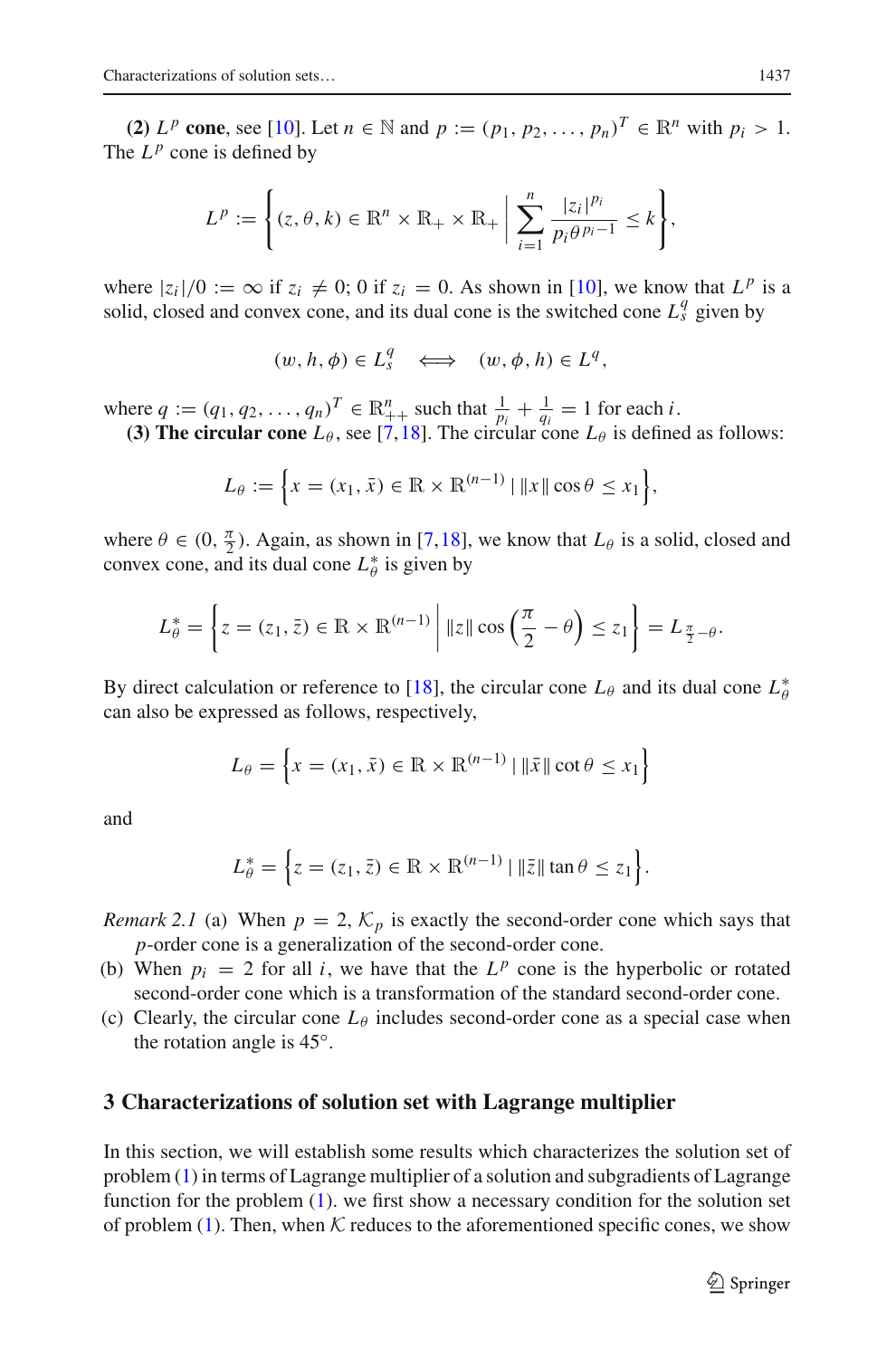<span id="page-5-1"></span>the same results can be obtained by other ways by exploiting the special structure of those three cones.

**Theorem 3.1** *For problem* [\(1\)](#page-1-0)*, let*  $a \in S$ *. Suppose that the corresponding Lagrange multiplier*  $\lambda_a \in \mathbb{R}^r$  *satisfies the conditions:* 

$$
0 \in \partial L_a(a, \lambda_a) + \{A^T y \mid y \in \mathbb{R}^m\}, \ \lambda_a \in \mathcal{K}^*, \ \text{and} \ \lambda_a^T g(a) = 0. \tag{2}
$$

<span id="page-5-0"></span>*Then, the following hold.*

(a) *If*  $\lambda_a = 0$ *, then, for each*  $x \in S$ *, there exists*  $y \in \mathbb{R}^m$  *such that* 

$$
-A^T y \in \partial f(x).
$$

(b) *If*  $\lambda_a \neq 0$ *, then, for each*  $x \in S$  *and*  $g(x) \neq 0$ *, we have* 

$$
-g(x) \in \partial \mathcal{K}, \ \lambda_a \in \partial \mathcal{K}^*, \ \text{and} \ \lambda_a^T g(x) = 0.
$$

*Proof* (a) When  $\lambda_a = 0$ , since the Lagrange multiplier  $\lambda_a$  satisfies the condition  $0 \in \partial L_a(a, \lambda_a) + \{A^T y \mid y \in \mathbb{R}^m\}$ , there exists  $y \in \mathbb{R}^m$  such that

$$
-A^T y \in \partial L_a(a, \lambda_a) = \partial f(a) + \partial (\lambda_a^T g)(a) = \partial f(a).
$$

Applying the properties of convex functions, for each  $x \in S$  and every  $z \in \mathbb{R}^n$ , it follows that

$$
f(z) - f(x) = f(z) - f(a)
$$
  
\n
$$
\ge -(A^T y)^T (z - a)
$$
  
\n
$$
= -(A^T y)^T (z - x + x - a)
$$
  
\n
$$
= -(A^T y)^T (z - x) - (A^T y)^T (x - a)
$$
  
\n
$$
= -(A^T y)^T (z - x),
$$

where the first and last equalities respectively follow from  $f(x) = f(a)$  and  $Ax =$ *Aa* = *b* due to *x*, *a* ∈ *S*, which implies that  $-A^T y \in \partial f(x)$ .

(b) When  $\lambda_a \neq 0$ , from the conditions [\(2\)](#page-5-0), i.e.,

$$
0 \in \partial L_a(a, \lambda_a) + \left\{ A^T y \mid y \in \mathbb{R}^m \right\}, \ \lambda_a \in \mathcal{K}^*, \text{ and } \lambda_a^T g(a) = 0,
$$

we know there exists  $y \in \mathbb{R}^m$  such that

$$
-A^T y \in \partial L_a(a, \lambda_a).
$$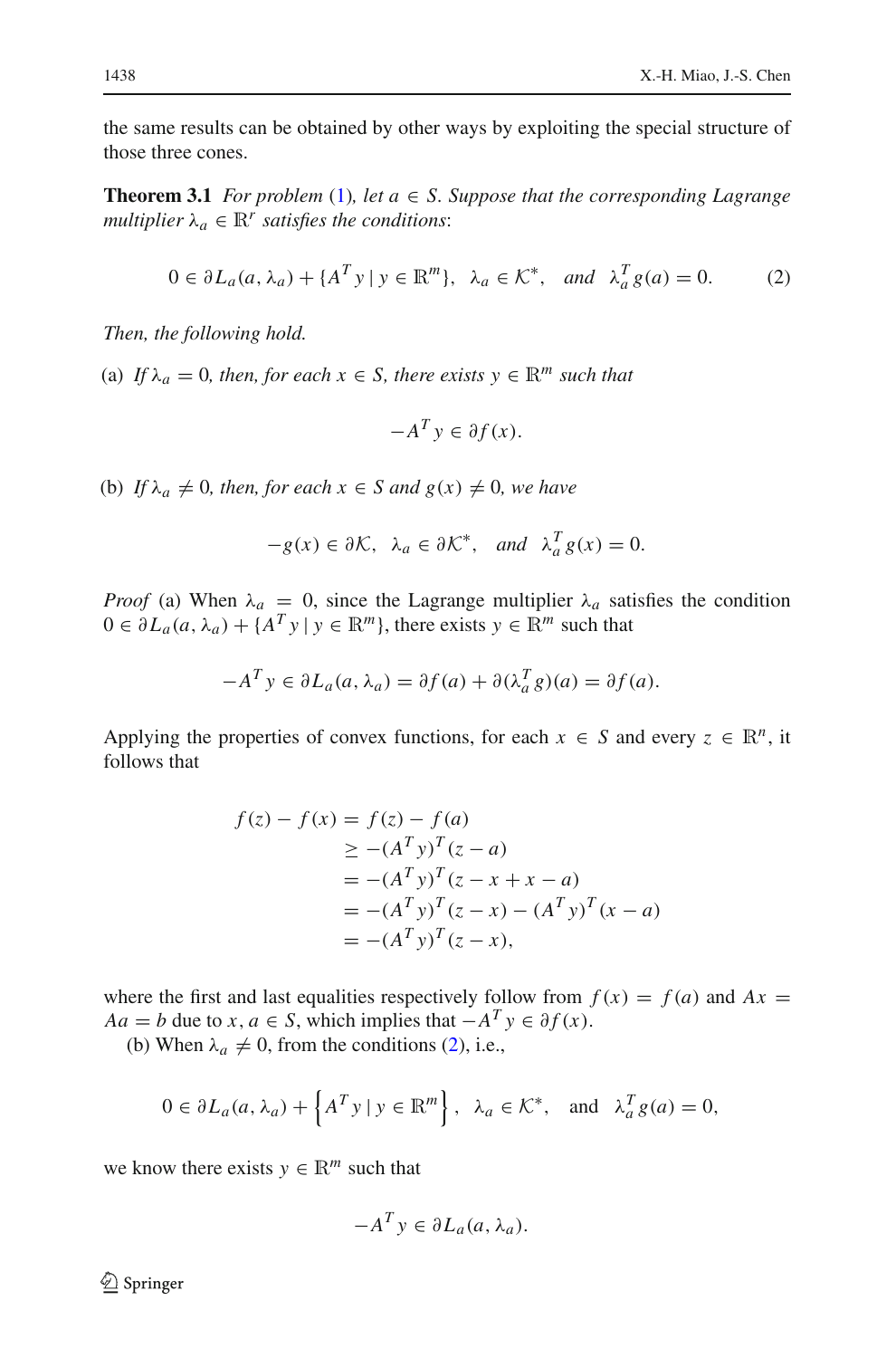Because *f* is convex and *g* is *K*-convex, the function  $L_a(\cdot, \lambda_a)$  is convex as shown earlier in Section 2. Therefore, for every  $x \in S$ , we have

$$
f(x) + \lambda_a^T g(x) = L_a(x, \lambda_a)
$$
  
\n
$$
\ge L_a(a, \lambda_a) - (A^T y)^T (x - a)
$$
  
\n
$$
= L_a(a, \lambda_a)
$$
  
\n
$$
= f(a) + \lambda_a^T g(a).
$$
 (3)

This together with  $f(x) = f(a)$  and  $\lambda_a^T g(a) = 0$  yield  $\lambda_a^T g(x) \ge 0$ . On the other hand, noting that for every  $x \in S$ ,  $\lambda_a \in K^*$  and  $-g(x) \in K$ , by the definition of the dual cone  $K^*$ , we obtain  $\lambda_a^T g(x) \leq 0$ . Hence, this together with  $\lambda_a^T g(x) \geq 0$  give  $λ_a^T g(x) = 0.$ 

Next, we argue that  $\lambda_a \in \partial \mathcal{K}^*$  and  $-g(x) \in \partial \mathcal{K}$  for every  $x \in S$  and  $g(x) \neq 0$ . We prove  $-g(x) \in \partial K$  only. Similar arguments will apply to the case of  $\lambda_a \in \partial K^*$ . Indeed, we will prove it by contradiction. Suppose that  $-g(x) \in \text{int } \mathcal{K}$ . Then, there exists  $\varepsilon > 0$  such that the open ball  $\mathbb{B}(-g(x), \varepsilon) \subset \mathcal{K}$ . Thus, for any  $y \in \mathbb{R}^r$ , there exists  $\alpha > 0$  such that  $-g(x) + \alpha y \in \mathbb{B}(-g(x), \varepsilon) \subset \mathcal{K}$ , which gives

$$
\langle -g(x) + \alpha y, \lambda_a \rangle \ge 0.
$$

Then, it follows from  $\langle \lambda_a, -g(x) \rangle = -\lambda_a^T g(x) = 0$  that  $\alpha \langle y, \lambda_a \rangle \ge 0$ . By the arbitrariness of *y* in  $\mathbb{R}^r$ , we see that  $\lambda_a = 0$ . This contradicts the condition  $\lambda_a \neq 0$ .<br>Thus  $-a(x) \in \partial \mathcal{K}$ Thus,  $-g(x) \in \partial \mathcal{K}$ .

*Remark 3.1* (i) By Theorem [3.1,](#page-5-1) for every  $x, y \in S$ , we have

$$
f(x) + \lambda_a^T g(x) = f(a) + \lambda_a^T g(a) = f(y) + \lambda_a^T g(y).
$$

This explains that Lagrange function  $L_a(\cdot, \lambda_a)$  is constant on the solution set *S* of problem [\(1\)](#page-1-0).

(ii) By Theorem [3.1,](#page-5-1) for every  $a, x \in S$ , the Lagrange multiplier  $\lambda_a$  and the vector  $-g(x)$  solve the complementarity problem [\[9\]](#page-12-4):

$$
-g(x) \in \mathcal{K}, \ \lambda_a \in \mathcal{K}^*, \ \lambda_a^T g(x) = 0.
$$

Now, we show that Theorem  $3.1(b)$  $3.1(b)$  can be verified by other ways when  $K$  reduces to the *p*-order cone,  $L^p$  cone or the circular cone. We present the three cases as below.

(1) For the case where K is the *p*-order cone  $\mathcal{K}_p$ , let  $0 \neq -g(x) := (h_1, \bar{h}) \in$  $\mathcal{K}_p \subset \mathbb{R}_+ \times \mathbb{R}^{r-1}$  and  $0 \neq \lambda_q := (\lambda_1, \bar{\lambda}) \in \mathcal{K}_q \subset \mathbb{R}_+ \times \mathbb{R}^{r-1}$ . Note that  $h_1 > 0$  and  $\lambda_1 > 0$ . By the definitions of  $\mathcal{K}_p$  and its dual cone  $\mathcal{K}_q$ , we have

$$
h_1 \geq \|\bar{h}\|_p
$$
 and  $\lambda_1 \geq \|\bar{\lambda}\|_q$ .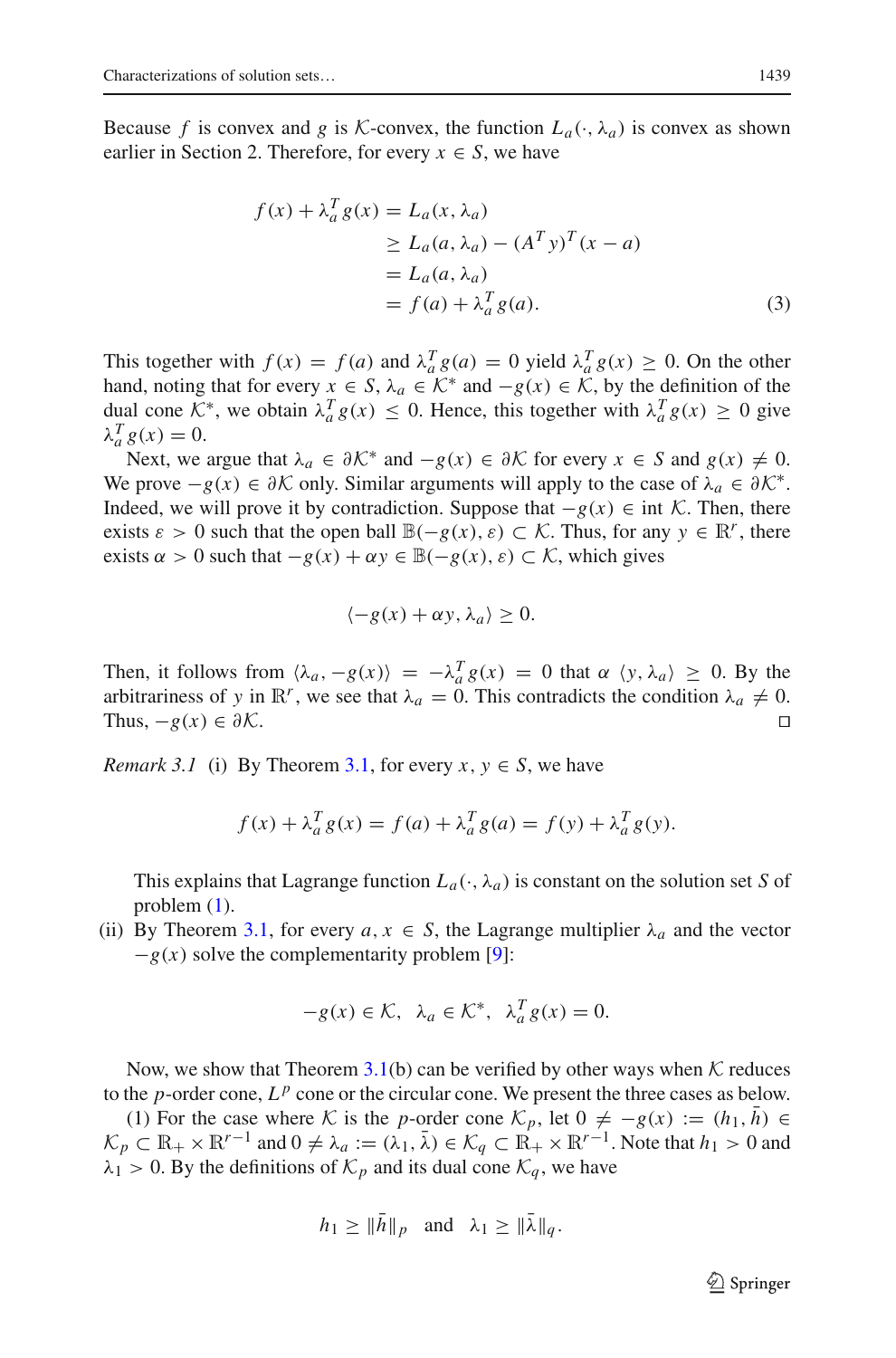Hence, it follows from  $\lambda_a^T g(x) = 0$  that

$$
0 = h_1 \lambda_1 + \bar{h}^T \bar{\lambda}
$$
  
\n
$$
\geq \|\bar{h}\|_p \|\bar{\lambda}\|_q + \bar{h}^T \bar{\lambda}
$$
  
\n
$$
\geq 0,
$$

where the last inequality follows by Hölder's inequality. This leads to  $h_1 = ||\bar{h}||_p$  and  $\lambda_1 = ||\lambda||_q$  due to  $h_1\lambda_1 > 0$ , which says  $\lambda_a \in \partial \mathcal{K}_p^*$  and  $-g(x) \in \partial \mathcal{K}_p$ .

(2) For the case where *K* is the  $L^p$  cone, let  $0 \neq -g(x) := (z, \theta, k) \in L^p \subset$  $\mathbb{R}^{r-2} \times \mathbb{R}_+ \times \mathbb{R}_+$  and  $0 \neq \lambda_a := (w, h, \phi) \in L_s^q \subset \mathbb{R}^{r-2} \times \mathbb{R}_+ \times \mathbb{R}_+$ . By the definitions of  $L^p$  cone and its dual cone  $L_s^q$ , we obtain that

$$
\sum_{i=1}^{r-2} \frac{|z_i|^{p_i}}{p_i \theta^{p_i-1}} \le k \text{ and } \sum_{i=1}^{r-2} \frac{|w_i|^{q_i}}{q_i \phi^{q_i-1}} \le h.
$$

We discuss two subcases.

Case 1:  $\theta = 0$  or  $\phi = 0$ . If  $\theta = 0$ , then by definition,  $z = 0$  follows. Then  $\lambda_a^T g(x) = 0$  becomes  $k\phi = 0$ , and hence  $\phi = 0$  because  $-g(x) = (0, 0, k) \neq 0$ . Also,  $\phi = 0$  yields  $w = 0$ , so that  $\lambda_a = (0, h, 0)$ . Therefore,  $-g(x) \in \partial L^p$  and  $\lambda_a \in \partial L_s^q$ .

Case 2:  $\theta > 0$  and  $\phi > 0$ . Then,  $\lambda_a^T g(x) = 0$  that

$$
0 = zT w + \theta h + k\phi
$$
  
\n
$$
\geq zT w + \theta \sum_{i=1}^{r-2} \frac{|w_i|^{q_i}}{q_i \phi^{q_i-1}} + \phi \sum_{i=1}^{r-2} \frac{|z_i|^{p_i}}{p_i \theta^{p_i-1}}
$$
  
\n
$$
= zT w + \theta \phi \sum_{i=1}^{r-2} \left( \frac{1}{q_i} \left| \frac{w_i}{\phi} \right|^{q_i} + \frac{1}{p_i} \left| \frac{z_i}{\theta} \right|^{p_i} \right)
$$
  
\n
$$
\geq zT w + \theta \phi \sum_{i=1}^{r-2} \left| \frac{w_i}{\phi} \right| \cdot \left| \frac{z_i}{\theta} \right|
$$
  
\n
$$
\geq zT w - \sum_{i=1}^{r-2} w_i z_i
$$
  
\n
$$
= 0,
$$

where the second inequality follows from Young's inequality. This implies  $\sum_{i=1}^{r-2}$  $\frac{|z_i|^{p_i}}{p_i \theta^{p_i-1}} = k$  and  $\sum_{i=1}^{r-2} \frac{|w_i|^{q_i}}{q_i \phi^{q_i-1}} = h$ , which says  $\lambda_a \in \partial L_s^q$  and  $-g(x) \in \partial L^p$ .

(3) For the case where K is the circular cone  $L_{\theta}$ , let  $0 \neq -g(x) := (h_1, \bar{h}) \in L_{\theta} \subset$  $\mathbb{R}_+ \times \mathbb{R}^{r-1}$  and  $0 \neq \lambda_a := (\lambda_1, \bar{\lambda}) \in L^*_{\theta} \subset \mathbb{R}_+ \times \mathbb{R}^{r-1}$ . By the expressions of the circular cone  $L_{\theta}$  and its dual cone  $L_{\theta}^{+}$ , we have

$$
\|\bar{h}\| \cot \theta \le h_1 \quad \text{and} \quad \|\bar{\lambda}\| \tan \theta \le \lambda_1.
$$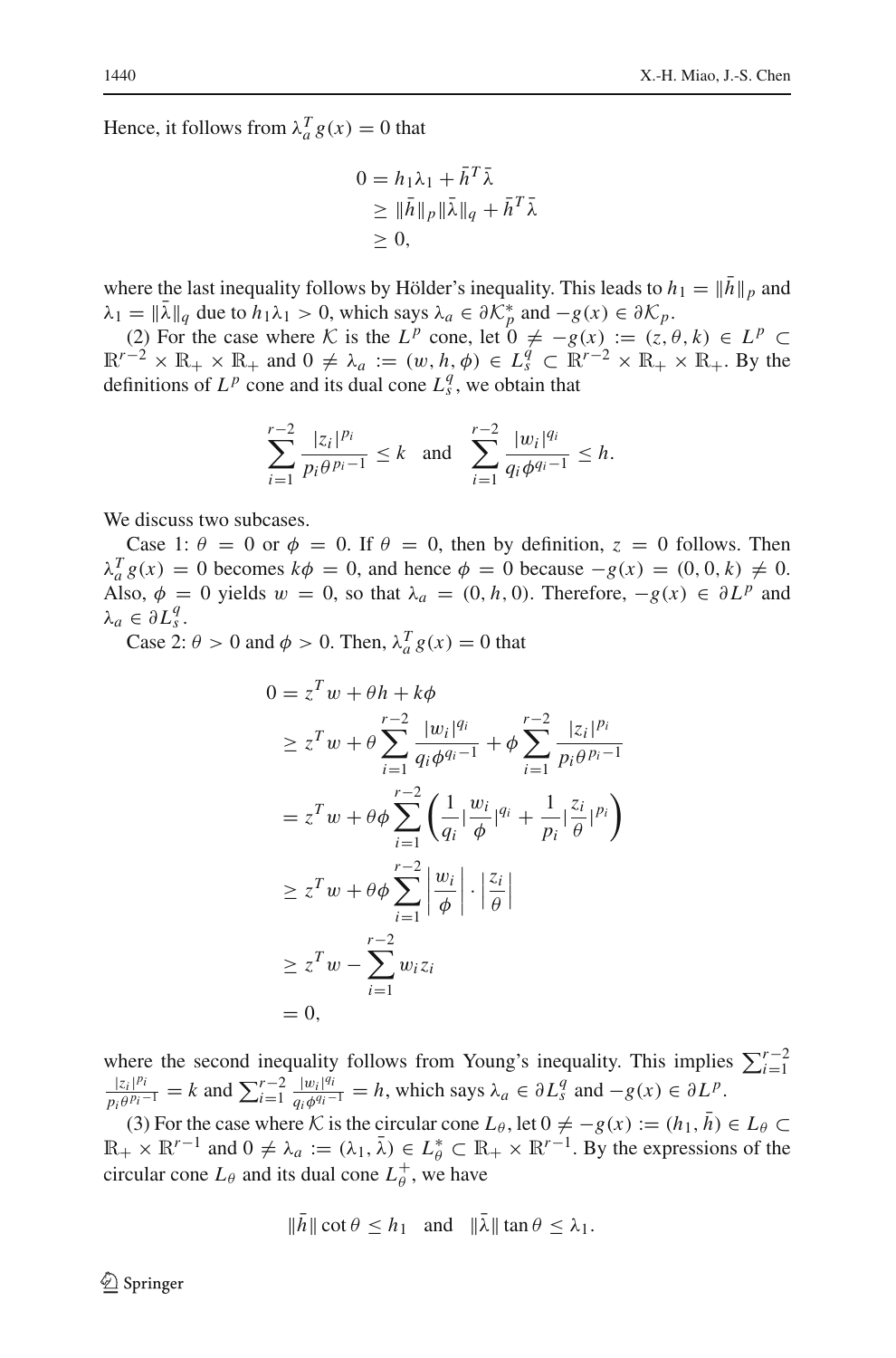Then, from  $\lambda_a^T g(x) = 0$ , we have

$$
0 = h_1 \lambda_1 + \bar{h}^T \bar{\lambda}
$$
  
\n
$$
\geq \|\bar{h}\| \cot \theta \cdot \|\bar{\lambda}\| \tan \theta + \bar{h}^T \bar{\lambda}
$$
  
\n
$$
= \|\bar{h}\| \|\bar{\lambda}\| + \bar{h}^T \bar{\lambda}
$$
  
\n
$$
\geq 0.
$$

This leads to  $||h|| \cot \theta = h_1$  and  $||\lambda|| \tan \theta = \lambda_1$ , which yields  $\lambda_a \in \partial L^*_\theta$  and  $-g(x) \in$ ∂*L*<sup>θ</sup> .

<span id="page-8-1"></span>From [\[16](#page-12-3), Theorem 3.1], we have the following theorem which will give the form of the solution set of problem  $(1)$  in terms of subgradients.

**Theorem 3.2** *For problem* [\(1\)](#page-1-0)*, let*  $a \in S$ *. Then* 

$$
S = \{x \in F \mid \langle \xi, x - a \rangle = 0, \exists \xi \in \partial f(x) \cap \partial f(a) \}
$$
  
= 
$$
\{x \in F \mid \langle \xi, x - a \rangle = 0, \exists \xi \in \partial f(x) \}
$$
  
= 
$$
\{x \in F \mid \langle \xi, x - a \rangle \le 0, \exists \xi \in \partial f(x) \}.
$$

*Proof* Let  $C_1$ ,  $C_5$  and  $C_6$  be the following sets, respectively,

$$
C_1 := \{ x \in F \mid \langle \xi, x - a \rangle = 0, \exists \xi \in \partial f(x) \cap \partial f(a) \},
$$
  
\n
$$
C_5 := \{ x \in F \mid \langle \xi, x - a \rangle = 0, \exists \xi \in \partial f(x) \}
$$

and

$$
C_6 := \{ x \in F \mid \langle \xi, x - a \rangle \le 0, \exists \xi \in \partial f(x) \}.
$$

Then, the sets  $C_1$ ,  $C_5$  and  $C_6$  correspond to those in [\[16,](#page-12-3) Theorem 3.1], from which the results follow immediately.

<span id="page-8-0"></span>**Theorem 3.3** *For problem* [\(1\)](#page-1-0)*, let*  $a \in S$  *and let*  $\lambda_a$  *be the corresponding Lagrange multiplier satisfying the conditions:*

$$
0 \in \partial L_a(a, \lambda_a) + \left\{ A^T y \mid y \in \mathbb{R}^m \right\}, \ \lambda_a \in \mathcal{K}^*, \ \text{and} \ \lambda_a^T g(a) = 0.
$$

(a) *If*  $\lambda_a = 0$ *, then* 

$$
S = \left\{ x \in F \mid \partial f(a) \cap \left\{ -A^T y \mid y \in \mathbb{R}^m \right\} = \partial f(x) \cap \left\{ -A^T y \mid y \in \mathbb{R}^m \right\} \right\}.
$$

(b) *If*  $\lambda_a \neq 0$ *, then* 

$$
S = \left\{ x \in F \mid \lambda_a^T g(x) = 0, \ 0 \in \partial L_a(a, \lambda_a) \cap \left\{ -A^T y \mid y \in \mathbb{R}^m \right\} \right\}.
$$

<sup>2</sup> Springer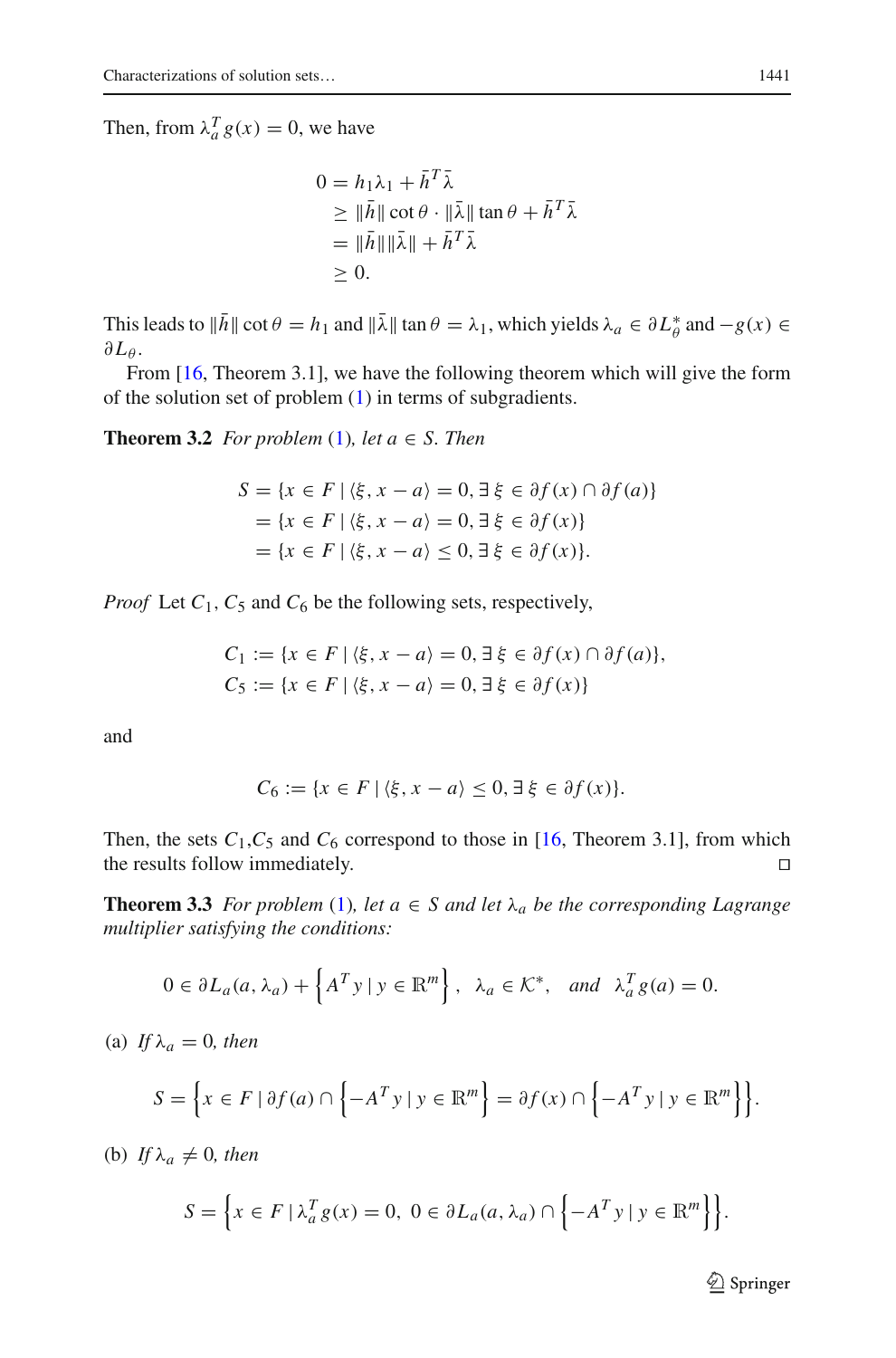*Proof* (a) For convenience, we denote

$$
\bar{S} = \left\{ x \in F \mid \partial f(a) \cap \left\{ -A^T y \mid y \in \mathbb{R}^m \right\} = \partial f(x) \cap \left\{ -A^T y \mid y \in \mathbb{R}^m \right\} \right\}.
$$

Then, we need to argue that  $S = \overline{S}$  as below.

We first verify the direction *S*  $\subset \overline{S}$ . Let *C* := {*x* | *Ax* = *b*}. By the analysis of section 2, we know that  $\mathcal{N}_C(x) = \{A^T y \mid y \in \mathbb{R}^m\}$ . If  $\lambda_a = 0$ , it follows that *L<sub>a</sub>*(*x*,  $\lambda_a$ ) = *f*(*x*). Then, we have  $\partial L_a(x, \lambda_a) = \partial f(x)$ . Hence, for any *x* ∈ *S*, by proposition 2.1 of  $[11]$  again, it is easy to obtain that

$$
\partial f(a) \cap \left\{-A^T y \mid y \in \mathbb{R}^m\right\} = \partial f(x) \cap \left\{-A^T y \mid y \in \mathbb{R}^m\right\}.
$$

This yields  $S \subset \overline{S}$ .

Conversely, let  $x \in \overline{S}$ . Then, we know that  $x \in F$  and

$$
\partial f(a) \cap \left\{-A^T y \mid y \in \mathbb{R}^m\right\} = \partial f(x) \cap \left\{-A^T y \mid y \in \mathbb{R}^m\right\}.
$$

Since  $a \in S$  and its corresponding Lagrange multiplier  $\lambda_a$  satisfy the condition

$$
0 \in \partial L_a(a, \lambda_a) + \left\{ A^T y | y \in \mathbb{R}^m \right\},\
$$

we have

$$
-A^T y \in \partial f(a) \cap \left\{-A^T y \mid y \in \mathbb{R}^m\right\} = \partial f(x) \cap \left\{-A^T y \mid y \in \mathbb{R}^m\right\},\
$$

for some  $y \in \mathbb{R}^m$ . Then, it is easy to see that  $-y^T A(x - a) = 0$ . This together with Theorem [3.2](#page-8-1) implies  $x \in S$ . Hence, the conclusion holds.

(b) Let  $\lambda_a \neq 0$ . By the Remark 3.1, we know that the Lagrange function  $L_a(\cdot, \lambda_a)$  is constant on the solution set *S* of the problem [\(1\)](#page-1-0). Hence, for any  $x \in S$  and  $a \in S$ , we have  $L_a(x, \lambda_a) = L_a(a, \lambda_a)$  and then for each  $\xi \in \partial L_a(x, \lambda_a) \cap \{-A^T y \mid y \in \mathbb{R}^m\}$ , there exists  $y \in \mathbb{R}^m$  such that  $-A^T y = \xi$ . Moreover, we get also that

$$
L_a(x, \lambda_a) - L_a(a, \lambda_a) = 0
$$
  
=  $L_a(a, \lambda_a) - L_a(x, \lambda_a)$   
 $\geq -(A^T y)^T (a - x)$   
=  $-y^T A(a - x)$   
= 0  
=  $-y^T A(x - a)$ ,

where the fourth equality holds due to *a*,  $x \in S \subset F$ . This shows that  $\xi = -A^T y \in$  $\partial L_a(a, \lambda_a) \cap \{-A^T y \mid y \in \mathbb{R}^m\}$ . Thus, we have

$$
\partial L_a(x, \lambda_a) \cap \left\{-A^T y \mid y \in \mathbb{R}^m\right\} \subset \partial L_a(a, \lambda_a) \cap \left\{-A^T y \mid y \in \mathbb{R}^m\right\}.
$$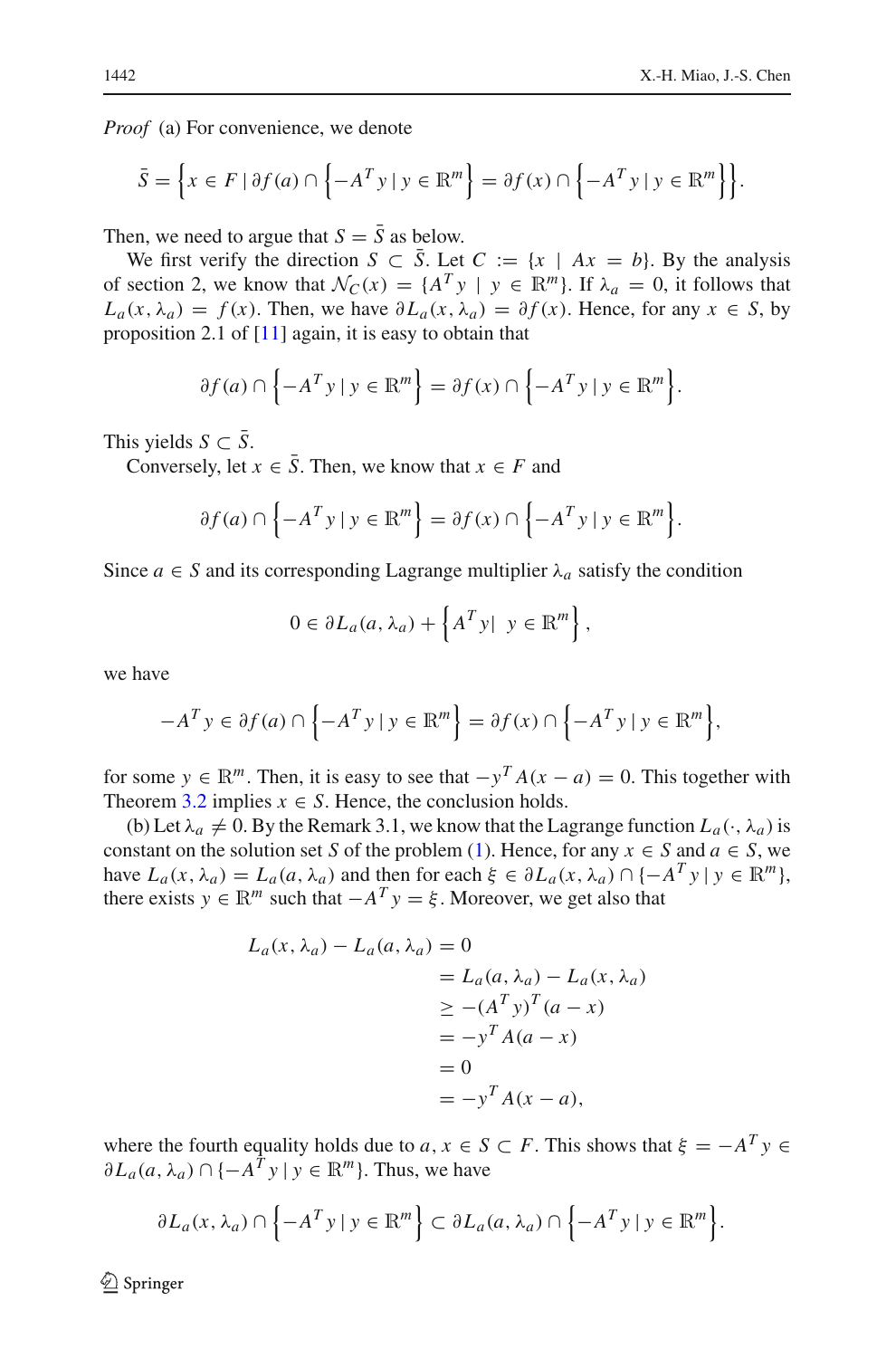Similarly, with the same arguments, we may verify that

$$
\partial L_a(a, \lambda_a) \cap \left\{-A^T y \mid y \in \mathbb{R}^m\right\} \subset \partial L_a(x, \lambda_a) \cap \left\{-A^T y \mid y \in \mathbb{R}^m\right\}.
$$

Therefore,

$$
\partial L_a(a, \lambda_a) \cap \left\{-A^T y \mid y \in \mathbb{R}^m\right\} = \partial L_a(x, \lambda_a) \cap \left\{-A^T y \mid y \in \mathbb{R}^m\right\}.
$$

Combining with Corollary 2.6 of  $[11]$ , this implies

$$
S = \left\{ x \in F \mid \lambda_a^T g(x) = 0, \ 0 \in \partial L_a(a, \lambda_a) \cap \left\{ -A^T y \mid y \in \mathbb{R}^m \right\} \right\},\
$$

which is the desired result.  $\Box$ 

*Remark 3.2* In the setting of the Banach space and  $K$  is a closed convex cone, the corresponding conclusions of Theorem [3.3](#page-8-0) have been obtained, see [\[11,](#page-12-0) Corollary 2.5] and [\[16](#page-12-3), Corollary 3.1]. However, in [\[11](#page-12-0), Corollary 2.5], the expression of the solution set  $\overline{S}$  is more complicated than that given in Theorem [3.3.](#page-8-0) Here, we provide a simplified expression for the solution set *S*.

*Example 3.1* Consider the following nonlinear convex programming problem:

min 
$$
f(x) = \sqrt{x_1^2 + x_2^2} + x_2
$$
  
s.t.  $-g(x) = \begin{pmatrix} -x_2 \\ x_1 \end{pmatrix} \in \mathcal{K}_p$ ,

where  $x := (x_1, x_2)^T \in \mathbb{R}^2$ .

Let *F* and *S* be the feasible set and the solution set of the considered problem, respectively. For any  $x = (x_1, x_2)^T \in F$ , we have

$$
f(x) = \sqrt{x_1^2 + x_2^2} + x_2 \ge |x_2| + x_2 \ge 0.
$$

Thus, we know that  $a = (0, 0)^T$  is a solution of the considered problem, i.e.,  $a \in S$ . Note that

$$
\partial f(a) = \{ (0, 1)^T \} + \mathbb{B},
$$

where  $\mathbb B$  denotes the closed unit ball of  $\mathbb R^n$ , and

$$
\partial f(x) = \left\{ \left( \frac{x_1}{\sqrt{x_1^2 + x_2^2}}, \frac{x_2}{\sqrt{x_1^2 + x_2^2}} + 1 \right)^T \right\}
$$

<sup>2</sup> Springer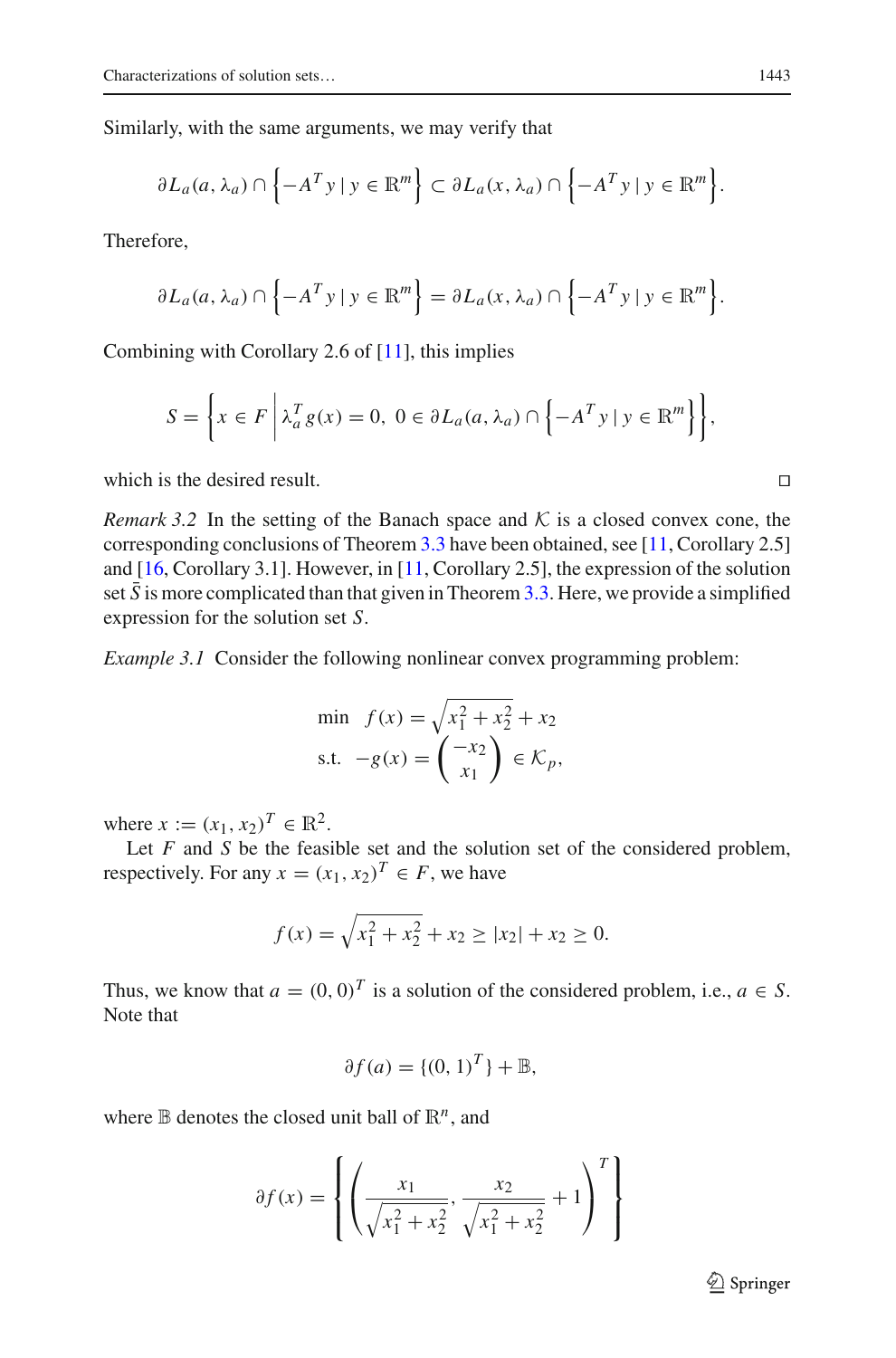for any  $x \neq a$ . For the solution  $a = (0, 0)^T \in S$ , it is easy to see that the corresponding Lagrange multiplier  $\lambda_a = (0, 0)^T \in \mathcal{K}_a$ . Moreover, we also obtain that  $(0, 0)^T \in$  $\partial L_a(a, \lambda_a) = \partial f(a)$ . Therefore, it follows that

$$
(0,0)^T \in \partial f(x) \Longleftrightarrow x_1 = 0, \ \ x_2 \le 0.
$$

With this, we see that the solution set can be simplified as

$$
S = \{x = (x_1, x_2)^T \in \mathbb{R}^2 \mid x_1 = 0, x_2 \le 0\}
$$

To close this section, combining Theorem [3.3,](#page-8-0) [\[16,](#page-12-3) Corollary 3.1] and the contents of [\[2,](#page-11-7) page 267], we immediately obtain the following corollary as a special case.

**Corollary 3.1** *For problem* [\(1\)](#page-1-0)*, let*  $a \in S$ *. If the K-convex mapping g is an identity mapping, i.e.,*  $g(x) = x$  *for all*  $x \in \mathbb{R}^n$ *, then the following hold.* 

(a) *If the solution*  $a \in \text{int } \mathcal{K}$ , then

$$
S = \{ x \in F \mid \partial f(x) = \partial f(a) \}.
$$

(b) *If the solution a* ∈ ∂*K, then*

$$
S = \left\{ x \in F \middle| \partial f(x) \cap \left[ \mathcal{N}_{C_1}(x) - \{ \lambda \mid \lambda \in \mathcal{K}^*, \lambda^T x = 0 \} \right] \right\}
$$
  
=  $\partial f(a) \cap \left[ \mathcal{N}_{C_1}(a) - \{ \lambda_a \mid \lambda_a \in \partial \mathcal{K}^*, \lambda_a^T x = 0 \} \right] \right\},$ 

*where*  $\mathcal{N}_{C_1}(x) = \mathcal{N}_{C_1}(a) = \{A^T y \mid y \in \mathbb{R}^m\}$  *with*  $C_1 = \{x \in \mathbb{R}^n \mid Ax = b\}$ *.* 

**Acknowledgments** The authors are very grateful to the referees for their constructive comments, which have considerably improved the paper.

#### <span id="page-11-3"></span>**References**

- 1. Andersen, E.D., Roos, C., Terlaky, T.: Notes on duality in second order and *p*-order cone optimization. Optimization **51**(4), 627–643 (2002)
- <span id="page-11-7"></span>2. Bertsekas, D.P., Nedić, A., Ozdaglar, A.E.: Convex Analysis and Optimization. Athena Scientific (2003)
- <span id="page-11-0"></span>3. Burke, J.V., Ferris, M.C.: Characterization of solution sets of convex programs. Oper. Res. Lett. **10**, 57–60 (1991)
- <span id="page-11-4"></span>4. Chen, J.-S.: Conditions for error bounds and bounded level sets of some merit functions for the secondorder cone complementarity problem. J. Optim. Theory Appl. **135**, 459–473 (2007)
- <span id="page-11-5"></span>5. Chen, J.-S., Tseng, P.: An unconstrained smooth minimization reformulation of second-order cone complementarity problem. Math. Program. **104**, 293–327 (2005)
- <span id="page-11-2"></span>6. Clarke, F.H.: Optimization and Nonsmooth Analysis. Wiley-Interscience, New York (1983)
- <span id="page-11-6"></span>7. Pznto Da Costa, A., Seeger, A.: Numerical resolution of cone-constrained eigenvalue problems. Comput. Appl. Math. **28**(1), 37–61 (2009)
- <span id="page-11-1"></span>8. Deng, S.: Characterizations of the nonemptiness and compactness of solution sets in convex vecter optimization. J. Optim. Theory Appl. **96**, 123–131 (1998)